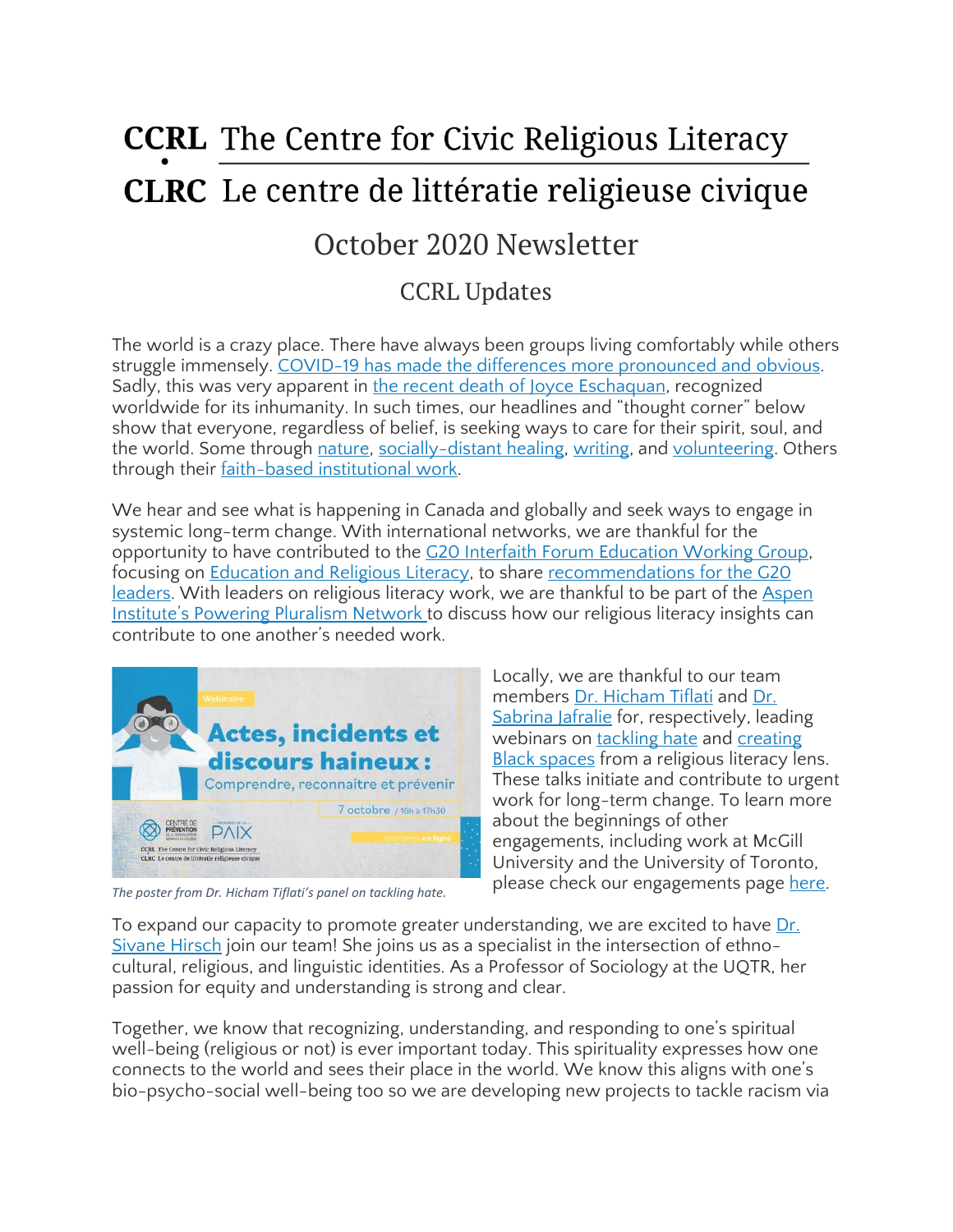the intersection of race and religion, and [socio-economic](https://docs.google.com/forms/d/e/1FAIpQLSfJRtIWkef3Phsm995-z3L96R0CKGto2AwJYeVk8D_QrFKyAg/viewform) well-being in rural Canada with the Alberta Rural [Development](https://docs.google.com/forms/d/e/1FAIpQLSfJRtIWkef3Phsm995-z3L96R0CKGto2AwJYeVk8D_QrFKyAg/viewform) Network. If you are interested in collaborating on these initiatives, or others, please reach out at any time.

There is much work to be done. We are happy to lead it and collaborate with you too.

Committed for the long run, *[Alice](https://ccrl-clrc.ca/alice-chan/)* CCRL Executive Director & Co-Founder

## The Pulse



How does belief (religious or not) inform life and society in Canada today? Here are some headlines that show how religious, spiritual, and non-religious perspectives remain part of our daily lives and society. They show the struggles, virtues, and influence of Canadians in local and global communities. Some are one-on-one interactions while others are systemic, good and bad.

*Follow our Twitter, Instagram, and LinkedIn accounts for headlines on a regular basis. Note, these headlines do not indicate endorsement but are shared for the purpose of awareness.*

#### **Canada:**

- Canadian Forces [push-back](https://www.nugget.ca/news/national/defence-watch/canadian-forces-pushback-against-proud-boys-and-far-right-needs-action-not-tweets-critics-say/wcm/06a40ec5-516b-4bce-92ea-dc3155695939) against Proud Boys and far right needs action, not [tweets,](https://www.nugget.ca/news/national/defence-watch/canadian-forces-pushback-against-proud-boys-and-far-right-needs-action-not-tweets-critics-say/wcm/06a40ec5-516b-4bce-92ea-dc3155695939) critics say *North Bay Nugget*
- Dozens of human rights, faith groups call on Trudeau to [dismantle](https://toronto.citynews.ca/2020/10/05/human-rights-groups-ask-feds-for-plan-to-deal-with-white-supremacy-in-canada-2/) white supremacist [organizations](https://toronto.citynews.ca/2020/10/05/human-rights-groups-ask-feds-for-plan-to-deal-with-white-supremacy-in-canada-2/) *CityNews*
- Experiences of [discrimination](https://www150.statcan.gc.ca/n1/daily-quotidien/200917/dq200917a-eng.htm) during the COVID-19 pandemic *Statistics Canada*
- The Hidden [Economy:](https://www.cardus.ca/research/social-cities/reports/the-hidden-economy-how-faith-helps-fuel-canadas-gdp/) How Faith Helps Fuel Canada's GDP *Cardus* and the *Religious Freedom & Business Foundation*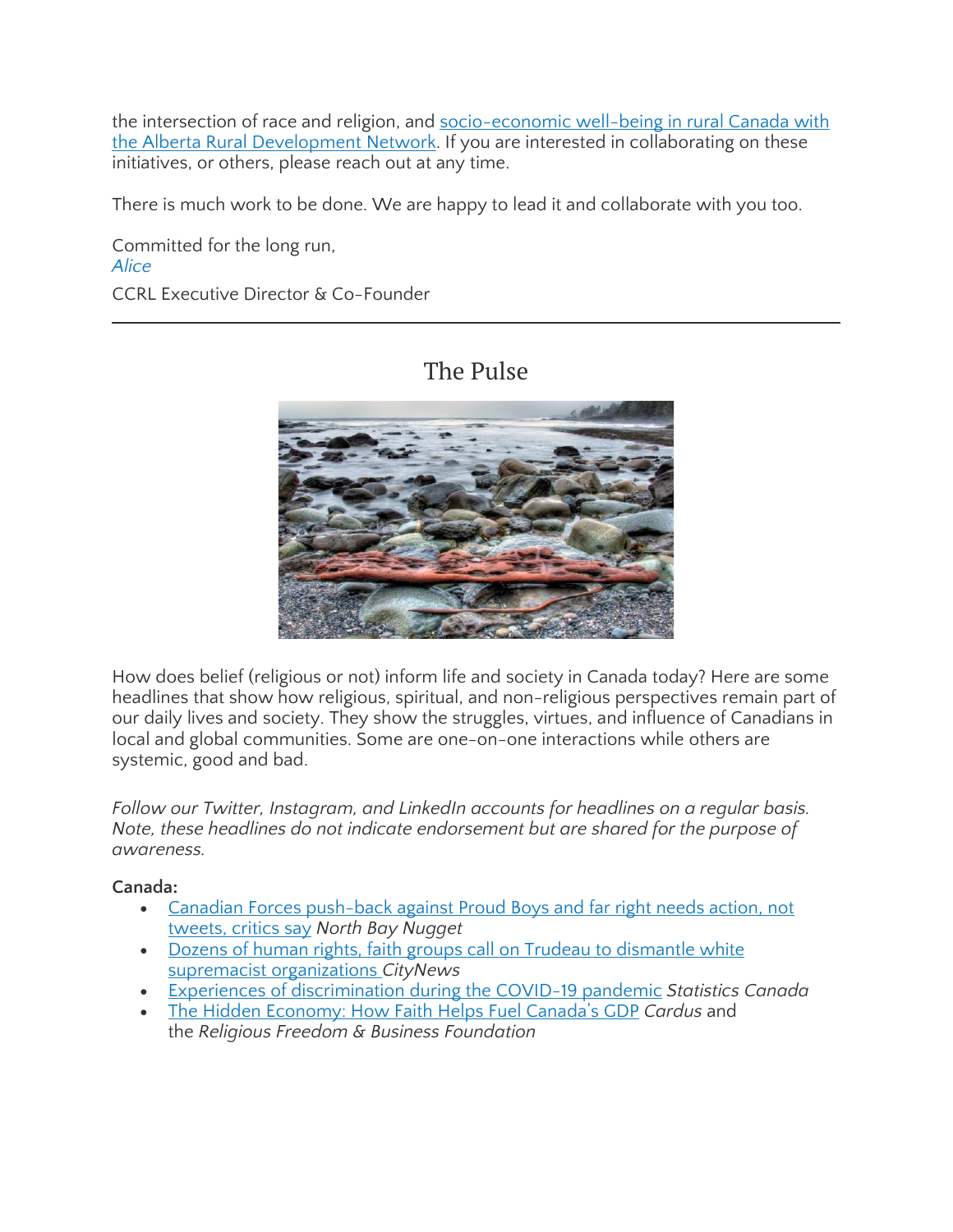Chart 1. Religious Congregations' Value to Canadian Society (\$35.24 billion annually)



Data from The Hidden Economy report, by the Religious Freedom & Business Foundation and Cardus.

#### **Territories:**

- First [Indigenous-led](https://www.yorktonthisweek.com/regional-news/first-indigenous-led-biosphere-reserve-in-the-world-featured-in-new-canadian-tv-series-1.24215337) biosphere reserve in the world featured in new Canadian TV [series](https://www.yorktonthisweek.com/regional-news/first-indigenous-led-biosphere-reserve-in-the-world-featured-in-new-canadian-tv-series-1.24215337) *Yorkton This Week*
- 'Where's my equality?'; Netser says premier acted too quickly after [abortion](https://nnsl.com/nunavut-news/wheres-my-equality-netser-says-premier-acted-too-quickly-after-abortion-related-comments/)related [comments](https://nnsl.com/nunavut-news/wheres-my-equality-netser-says-premier-acted-too-quickly-after-abortion-related-comments/) *Nunavut News*
- [News/North](https://nnsl.com/nwtnewsnorth/news-north-editorial-the-truth-is-out-time-to-reconcile/) editorial: The truth is out, time to reconcile *NWT News/North*

#### **British Columbia:**

- Seven B.C. fall [escapes](https://www.straight.com/living/seven-bc-fall-escapes-for-those-feeling-urge-to-get-out-of-town) for those feeling the urge to get out of town *The Georgia Straight*
- 'No mandate' from B.C. [government](https://thenarwhal.ca/bc-government-kaska-indigenous-protected-area-foi/) for new protected areas: FOI docs *The Narwhal*
- B.C. mom [delivers](https://www.vicnews.com/news/local-mom-delivers-north-islands-first-home-birth-baby-in-30-years-in-the-middle-of-a-pandemic/) north Island's first home birth baby in 30 years *Victoria News*
- Memories of murdered and missing [Indigenous](https://ckpgtoday.ca/2020/10/04/memories-of-murdered-and-missing-indigenous-women-and-girls-live-on/) women and girls live on *CPKG Today*

#### **Alberta:**

- Streets Alive Mission celebrates 30 years in [Lethbridge](https://lethbridgenewsnow.com/2020/10/05/streets-alive-mission-celebrates-30-years-in-lethbridge-with-flag-raising-ceremony/) with flag raising [ceremony](https://lethbridgenewsnow.com/2020/10/05/streets-alive-mission-celebrates-30-years-in-lethbridge-with-flag-raising-ceremony/) *Lethbridge News Now*
- 'Ignorant and [disrespectful':](https://calgaryherald.com/news/local-news/blackfoot-medicine-wheel-defaced-at-nose-hill-park) Blackfoot medicine wheel vandalized at Nose Hill [Park](https://calgaryherald.com/news/local-news/blackfoot-medicine-wheel-defaced-at-nose-hill-park) *Calgary Herald*
- Elise Stolte: Women, Black and [Indigenous](https://edmontonjournal.com/opinion/columnists/elise-stolte-understanding-the-systems-that-support-bias-and-racism-in-the-fire-department) firefighters face a rough ride at Edmonton fire [department](https://edmontonjournal.com/opinion/columnists/elise-stolte-understanding-the-systems-that-support-bias-and-racism-in-the-fire-department) *Edmonton Journal*

#### **Prairies:**

• Province [Announces](https://news.gov.mb.ca/news/index.html?item=49357) Opening of New Addictions Therapy Program at Women's [Correctional](https://news.gov.mb.ca/news/index.html?item=49357) Centre *Province of Manitoba*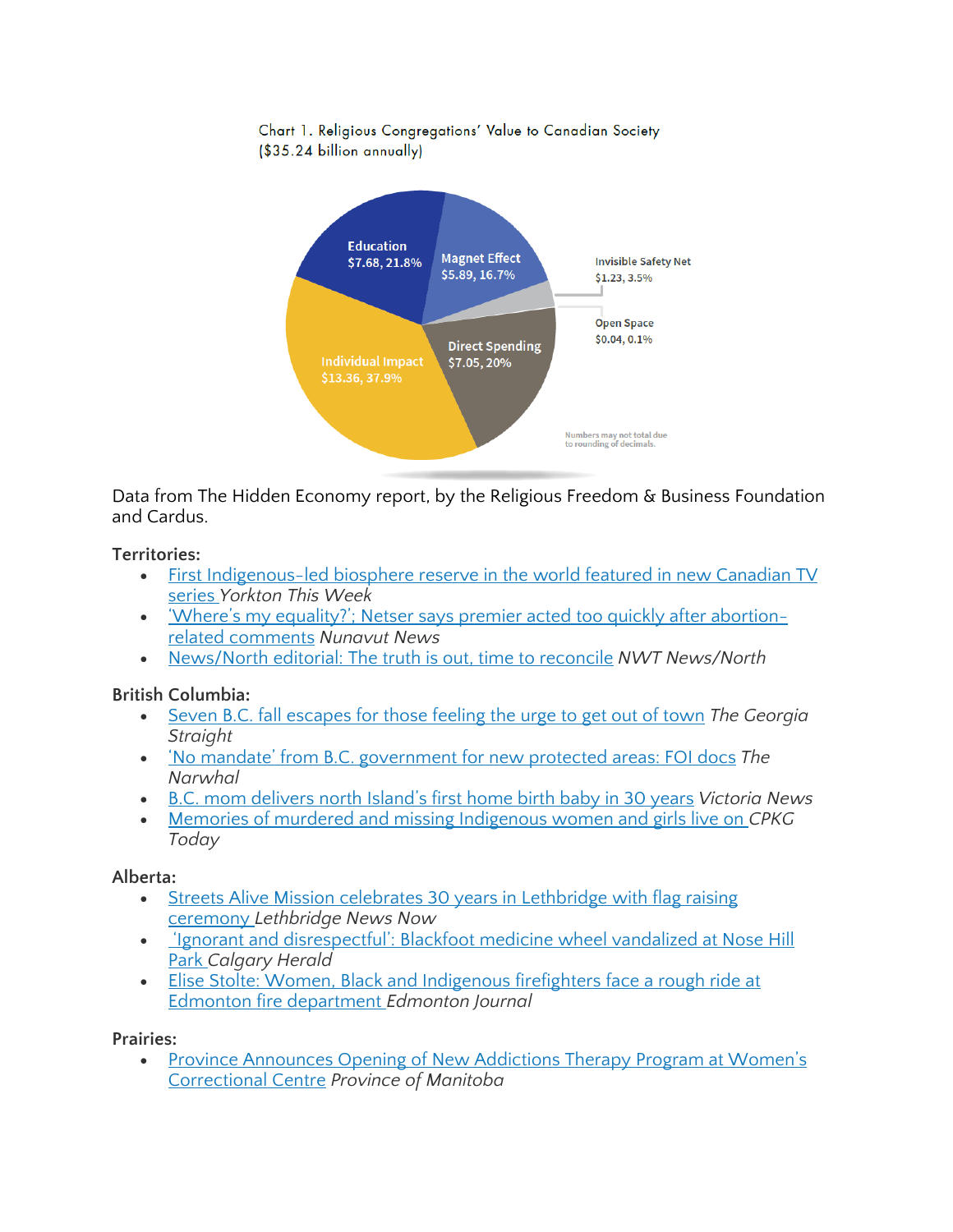- National Catholic Health Care Week spotlight on ['unwavering](https://www.winnipegfreepress.com/arts-and-life/life/faith/national-catholic-health-care-week-spotlight-on-unwavering-commitment-572646262.html) [commitment'](https://www.winnipegfreepress.com/arts-and-life/life/faith/national-catholic-health-care-week-spotlight-on-unwavering-commitment-572646262.html) *Winnipeg Free Press*
- [Sturgeon](https://panow.com/2020/10/02/sturgeon-lake-first-nation-nurse-wins-award/) Lake First Nation nurse wins award *Prince Albert Now*

#### **Ontario:**

- Ismaili CIVIC hosts [collection](https://www.canindia.com/ismaili-civic-hosts-collection-drive-for-local-shelters/) drive for local shelters *CanIndia News*
- Ontario and Quebec churches grapple with second wave of [COVID-19](https://grandinmedia.ca/ontario-and-quebec-churches-grapple-with-second-wave-of-covid-19/) *Grandin Media*
- An Ontario City Is Standing Together After [Residents](https://www.narcity.com/news/ca/on/toronto/guelph-hate-crime-led-to-the-entire-community-standing-up-for-the-victims) Were Attacked For 'Being [Muslim'](https://www.narcity.com/news/ca/on/toronto/guelph-hate-crime-led-to-the-entire-community-standing-up-for-the-victims) *NarCity*

#### **Quebec:**

- Religion et [COVID-19:](https://www.lenouvelliste.ca/actualites/religion-et-covid-19-mauvais-melange-4c1337a32044c01cbd18a4bd05e3de73) mauvais mélange? *Le Nouvelliste*
- La COVID-19 menace une [communauté](https://www.lequotidien.com/actualites/covid-19/la-covid-19-menace-une-communaute-religieuse-de-chicoutimi-a4f447f061de8ebe75d5aad32ed1a913) religieuse de Chicoutimi *Le Quotidien*
- Quebec launches public inquiry into death of Joyce [Echaquan](https://www.cbc.ca/news/canada/montreal/joyce-echaquan-atikamekw-manawan-joliette-1.5749665) in Joliette [hospital](https://www.cbc.ca/news/canada/montreal/joyce-echaquan-atikamekw-manawan-joliette-1.5749665) *CBC Montreal*
- 'It was sheer hatred': The [Indigenous](https://www.aljazeera.com/features/2020/10/5/it-was-sheer-hatred-indigenous-peoples-react-to-echaquan-death) woman taunted as she died *Al Jazeera*

#### **Atlantic Provinces:**

- P.E.I. author digs deep into his spiritual [experiences](https://www.theguardian.pe.ca/lifestyles/local-lifestyles/pei-author-digs-deep-into-his-spiritual-experiences-506391/) *The Guardian*
- Husband, 83, dies with medical [assistance](https://www.cbc.ca/news/canada/nova-scotia/nova-scotia-medical-assistance-in-dying-jack-sorenson-bridgewater-couple-court-1.5751454) after wife's court bid to stop him [fails](https://www.cbc.ca/news/canada/nova-scotia/nova-scotia-medical-assistance-in-dying-jack-sorenson-bridgewater-couple-court-1.5751454) *CBC Nova Scotia*
- L'église Christ-Roi de Moncton tente de préserver son [patrimoine](https://ici.radio-canada.ca/nouvelle/1738614/eglise-christ-roi-moncton-financement-patrimoine-jordi-bonet) *Ici Nouveau-Brunswick*

#### **International:**

- China [confirms](https://www.theguardian.com/world/2020/oct/02/china-confirms-death-of-uighur-man-whose-family-says-was-held-in-xinjiang-camps) death of Uighur man whose family says was held in Xinjiang [camps](https://www.theguardian.com/world/2020/oct/02/china-confirms-death-of-uighur-man-whose-family-says-was-held-in-xinjiang-camps) *The Guardian*
- Opinion: In death, as in life, Ruth Bader Ginsburg balanced being [American](https://religionnews.com/2020/09/26/in-death-as-in-life-ruth-bader-ginsburg-balanced-being-american-and-jewish/) and [Jewish](https://religionnews.com/2020/09/26/in-death-as-in-life-ruth-bader-ginsburg-balanced-being-american-and-jewish/) *Religion News Service*
- Amy Coney Barrett's religion is [important](https://religionnews.com/2020/09/26/amy-coney-barretts-religion-is-important-but-irrelevant/) but irrelevant *Religion News Service*
- Rihanna [apologises](https://www.middleeastmonitor.com/20201008-rihanna-apologises-to-muslims-for-using-hadith-in-lingerie-show/) to Muslims for using Hadith in lingerie show *Middle East Monitor*
- For Coptic Church, changes, [questions](https://apnews.com/article/egypt-media-florida-social-media-sexual-abuse-by-clergy-26e17b7551434e77e5880677e807bc51) after priest ouster *The Associated Press*



Religious Literacy Thought Corner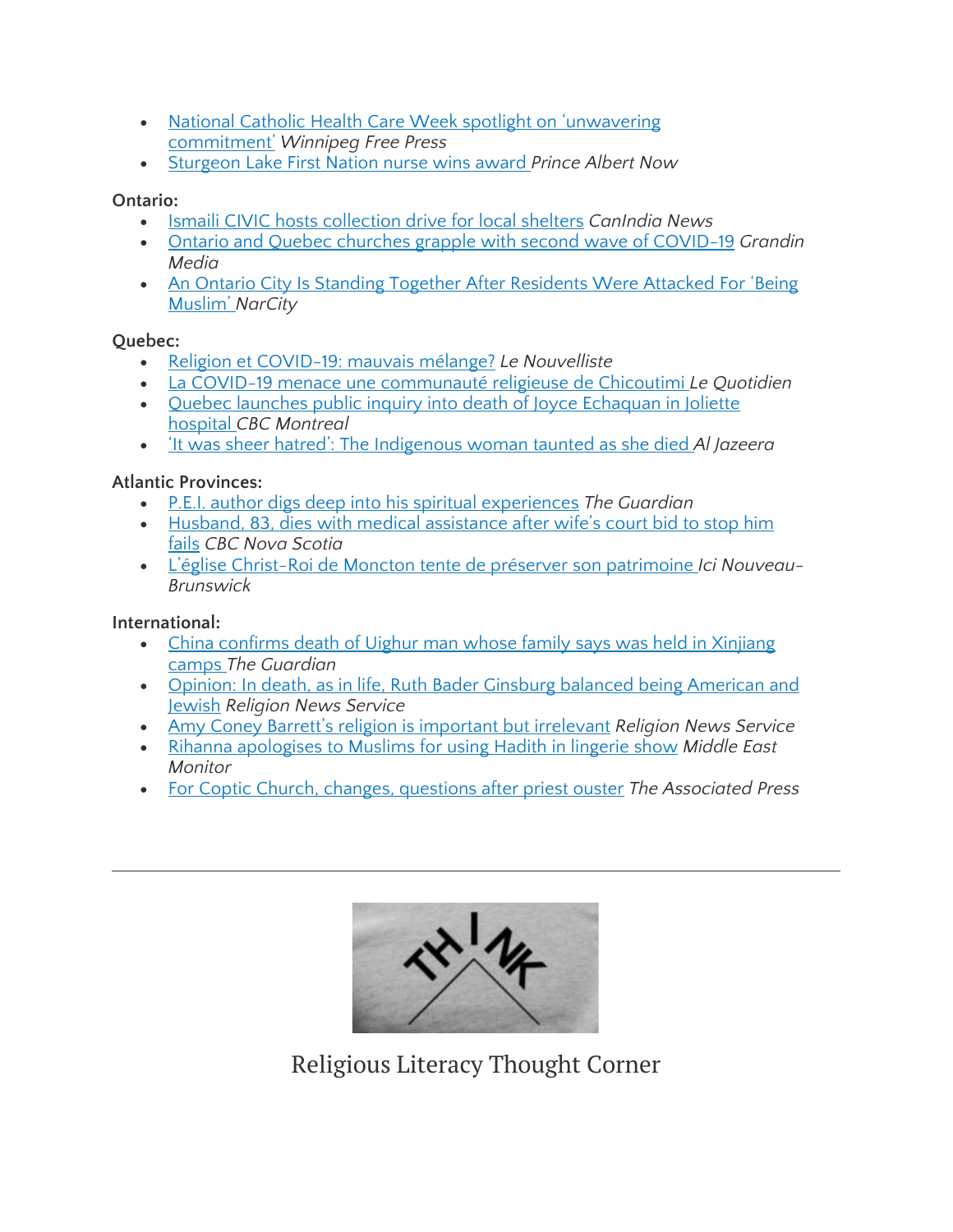Starting this issue, this section will focus on one specific aspect of society or identity. Using religious literacy skills and framework, our team will briefly prompt how to identify and perceive the influence of religion, spirituality, and non-religious belief in our lives and world.



#### This issue will discuss the intersection of belief and climate change.

Though some people believe that religion [conflicts](https://theconversation.com/god-plagues-and-pestilence-what-history-can-teach-us-about-living-through-a-pandemic-146094) with science, some believe that religious people are all [anti-science,](https://theconversation.com/god-plagues-and-pestilence-what-history-can-teach-us-about-living-through-a-pandemic-146094) and others use religion to explain global events, there are several religious, spiritual, and religiously unaffiliated groups in the world addressing climate change *because* of their beliefs.

*Islands of [Faith/Semesta](https://goggler.my/islands-of-faith-semesta/)* is a documentary about 7 different worldviews and their response to climate change – Available on Netflix Canada. Funded by the European Union and the Indonesian Ministry of Environment and Forestry, it details how and why Hindu, indigenous, Christian, and Muslim groups are responding to climate change across the Indonesian islands. Worldwide, [Indigenous](https://thenarwhal.ca/bc-government-kaska-indigenous-protected-area-foi/) Protected and Conserved Areas are preserving [biodiversity](https://thenarwhal.ca/bc-government-kaska-indigenous-protected-area-foi/) based on Indigenous culture, evident in Canada's Nááts'įhch'oh [National](https://www.youtube.com/watch?v=MZ8xl_4XT7A&feature=youtu.be) Park [Reserve.](https://www.youtube.com/watch?v=MZ8xl_4XT7A&feature=youtu.be) Many other belief groups created movements, streams of work, or organizations that focus specifically on climate change too, such as [Jewcology](https://jewcology.org/about/) (Jewish), [EcoSikh](http://www.ecosikh.org/about/) (Sikh), Green [Muslims](https://www.greenmuslims.org/) (Muslim), [Creation](https://omf.org/us/5-ways-to-participate-in-creation-care-where-youre-planted/) Care (Christian), among others. Individually, there are those who speak up to address climate change, like Dr. [Katherine](https://www.nytimes.com/2019/10/31/opinion/sunday/climate-change-evangelical-christian.html) Hayhoe (Christian) and Dr. David [Suzuki](https://ffrf.org/news/day/dayitems/item/17659-david-suzuki) (atheist) – both Canadian.

These contradictions show that, despite a few loud voices from [religious](https://theconversation.com/faith-and-politics-mix-to-drive-evangelical-christians-climate-change-denial-143145) people who ignore climate [change,](https://theconversation.com/faith-and-politics-mix-to-drive-evangelical-christians-climate-change-denial-143145) there are many working in an organized fashion to address it, *because* of their beliefs and working towards a common goal regardless of one another's belief. This highlights the internal diversity within belief groups, and how belief influences one's action and their understanding of the world – three key understandings in being religiously literate.

# Cultural/Holy days (October & November 2020)

This list are the dates generally commemorated or observed by many individuals within a community. Some individuals from each community may not adhere to the cultural/holy days themselves. It is not a comprehensive list of cultural/holy days worldwide but a list of those commonly recognized across parts of Canada.